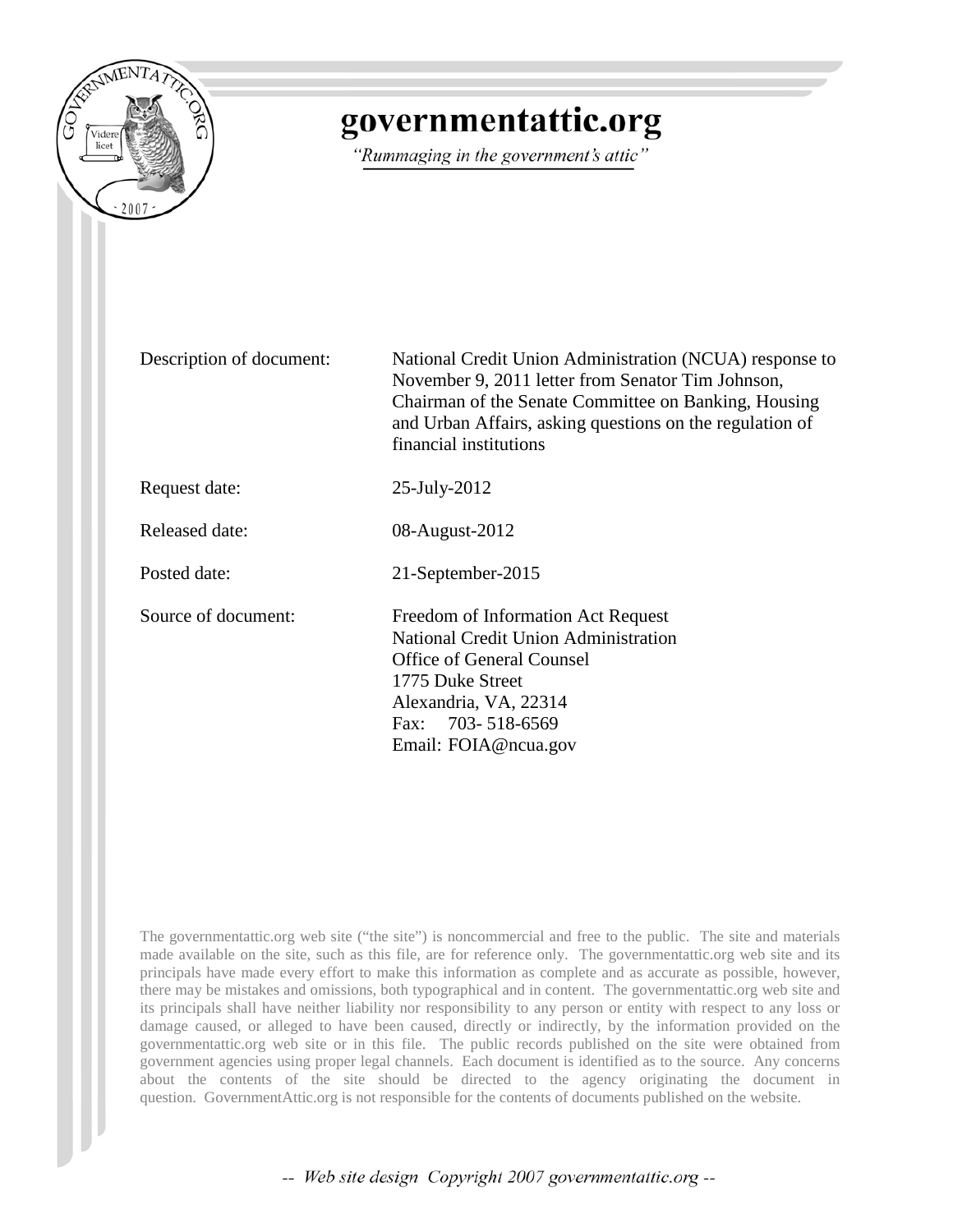

## National Credit Union Administration

August 8, 2012

### **Via E-Mail**

This letter responds to your July 25, 2012 Freedom of Information Act (FOIA) request. You requested a copy of the NCUA response to the November 9, 2011 letter from Senator Tim Johnson, Chairman of the Senate Committee on Banking, Housing and Urban Affairs, asking questions on the regulation of financial institutions.

Your request is granted in full. Attached is the record you requested.

If you have any questions related to this request, please contact this office at FOIA@ncua.gov or at 703-518-6540 .

 $\mathcal{L}^{\mu \nu}$ Regina Metz Staff Attorney

**Attachments** 

GC/CS:bhs 12-FOl-00103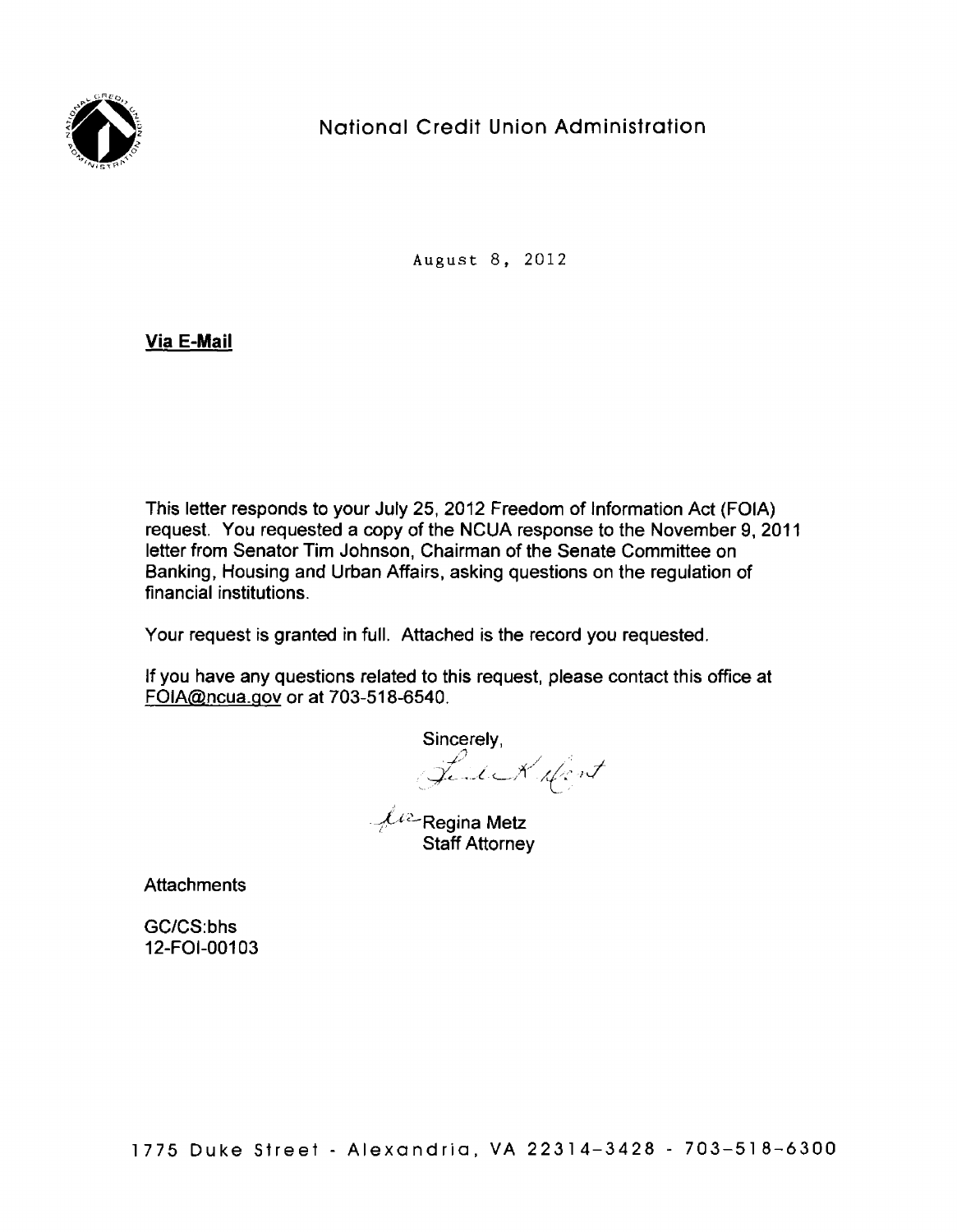

**Office of the Chairman** 

December 21, 2011

The Honorable Tim Johnson Chairman Committee on Banking, Housing, and Urban Affairs United States Senate 534 Dirksen Senate Office Building Washington, DC 20510

Re: Financial Rulemaking

Dear Chairman Johnson:

This letter responds to your correspondence of November 9, 2011, that asks the independent financial services regulatory agencies to provide you with information about our rulemaking processes, As noted in your letter, I wholeheartedly agree with you that financial services regulators need to craft "clear, effective, and robust financial regulations that build a stronger foundation for sustainable economic growth,''

The National Credit Union Administration (NCUA) is very much committed to working with Congress to ensure the development of smart, strong, clear, and efficient financial services regulations. In fact, I believe that NCUA has an exemplary record of balancing prudent and robust safety-and-soundness rules with responsible regulatory relief. For example, I am pleased to report that under our current rulemaking process, NCUA conducts regular reviews of all of our rules on a rolling three-year basis, invites public participation through multiple channels, facilitates coordination with other agencies, and integrates financial and economic data into our safety-andsoundness rulemakings.

Moreover, under my recently announced Regulatory Modernization Initiative, NCUA is publicizing our commitment to *effective,* not excessive, regulation. Where current rules are ineffective or overly burdensome, NCUA will eliminate or streamline those regulations. Where new risks arise and current rules become outdated or insufficient, NCUA will modernize those regulations or draft new rules.

The following analysis describes in greater detail NCUA's current rulemaking and regulatory review process, our plan to advance the Regulatory Modernization Initiative, our efforts to assist small credit unions, and our interagency outreach efforts.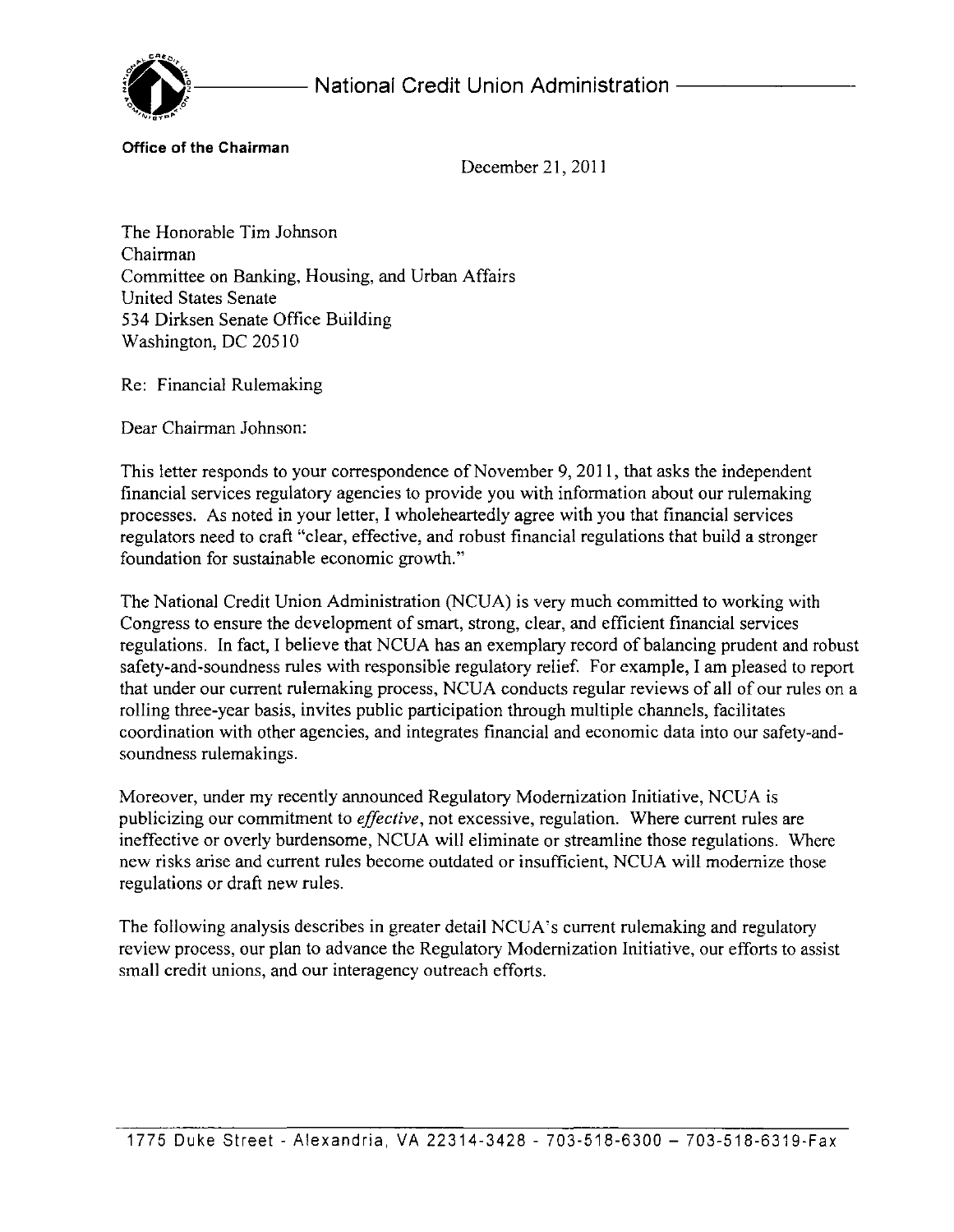The Honorable Tim Johnson December 21, 2011 Page 2

### **Regulatory Review and Modernization**

NCUA's rules, policies, and procedures for promulgating regulations are set out in Part 791 of our regulations and Interpretive Ruling and Policy Statement (!RPS) 87-2 (as amended by !RPS 03-2), which the public may view on NCUA's website.<sup> $1$ </sup> NCUA has a well-established regulatory review policy, a copy of which is attached. Since 1987, NCUA has adhered to this policy to ensure that, among other things, our regulations impose only the minimum required burdens on credit unions, consumers, and the public. This policy also requires us to issue final rules only after full public participation in the rulemaking process.

In accordance with this policy, NCUA reviews all of our existing regulations every three years. To accomplish this review, our Office of General Counsel maintains a rolling review schedule that identifies one-third of existing regulations under review each year. We update and post this schedule on NCUA's website at the beginning of each year and invite the public to comment on all regulations proposed for review.

Through this review process, NCUA, for the past 24 years, has regularly updated, clarified, and simplified existing regulations, as well as eliminated redundant and unnecessary provisions.

Additionally, I recently announced to the credit union industry a comprehensive Regulatory Modernization Initiative.<sup>2</sup> This initiative builds upon NCUA's ongoing efforts to review and improve our regulations.

For rules that NCUA can control, the Regulatory Modernization Initiative will ensure that those rules are in sync with the modern marketplace, clearly written, and targeted to areas of risk. NCUA's new regulatory focus will target risky behaviors in credit unions, rather than require all credit unions to comply with a rule irrespective of their level of risk.

In the last several years, we have experienced an unprecedented number of market innovations that have the unintended consequence of syndicating the inherent risks in financial products. At the same time, many credit unions have grown more complex and now engage in more sophisticated risk-taking ventures. While this increased sophistication is generally a positive trend for the credit union industry, it also presents a significant challenge to the regulator. When adopted by many credit unions, a new product, service, tool, or relationship can post significant risks to the National Credit Union Share Insurance Fund (NCUSIF).

In order to keep credit unions safe and sound while relieving regulatory burdens, the Regulatory Modernization Initiative will balance two key principles: first, safety and soundness, by strengthening regulations necessary to protect the 91 million credit union members and the NCUSIF; and second, regulatory relief, by eliminating or revising regulations that limit flexibility and growth.

<sup>&#</sup>x27; 12 C.F.R. §791.8; !RPS 87-2. 52 Fed. Reg. 35231 (Sept. 18, 1987); !RPS 03-2, 63 Fed. Reg. 31949 (May 29. 2003 ). NCUA **regulations are listed section-by-section on NCUA 's website at http://wwv •. ncua.gov/Legal/Regs/Pages/Reeulations.aspx.** <sup>2</sup> My speech with further details on the Regulatory Modernization Initiative is available online at http://www.ncua.gov/News/Documents/SP20110919Matz.pdf.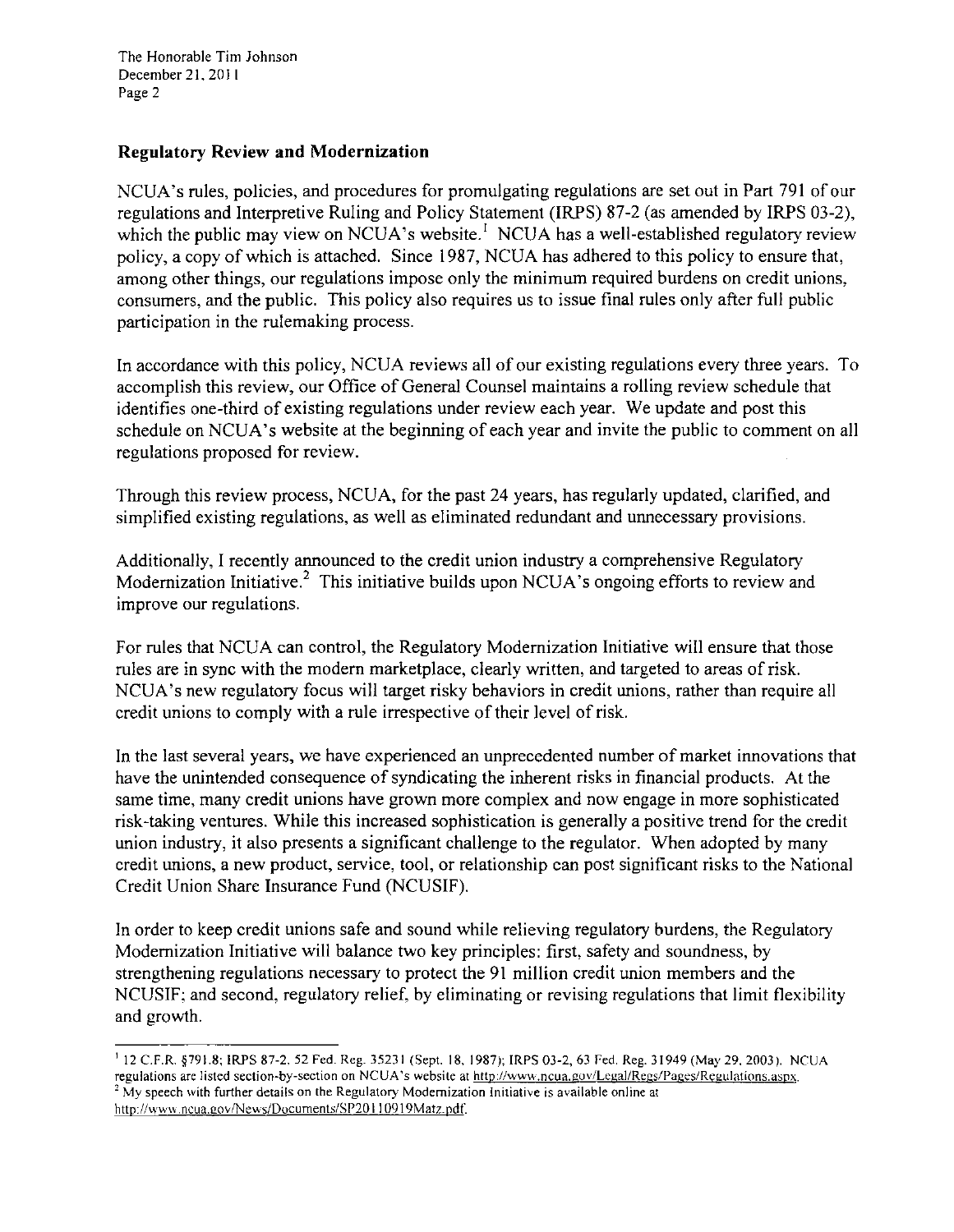The Honorable Tim Johnson December 21, 2011 Page 3

In the coming months, NCUA is planning to modernize three significant rules in an effort to strengthen safety and soundness by addressing marketplace practices and emerging risks:

- *Loan Participation Protection.* The modernized rule will require originators of risky loans that sell participation interests in those loans to a widespread group of credit unions to retain some of the original loan risk on their balance sheets. It will also require purchasers of participation loans to perform due diligence on an ongoing basis.
- *Credit Union Service Organization Risk Transparency.* NCUA is the only prudential Federal Financial Institution Examination Council (FFIEC) agency without statutory examination and enforcement authority over vendors of federally insured financial institutions. To the extent permitted by law, this modernized rule will provide a clearer picture to NCUA and to credit unions of the off-balance sheet risks at credit union-owned organizations that sell high-risk services to credit unions.
- *Interest Rate Risk Management.* The modernized rule will require certain credit unions to have an appropriate policy to manage interest rate risk. Targeting only those credit unions with sufficient size and/or interest rate risk that poses a threat to the NCUSIF, the proposed rule applies to only 43 percent of all credit unions, yet covers more than 96 percent of all credit union assets. For affected credit unions, the proposed rule allows each credit union to customize the interest rate risk policy to the credit union's risk profile.

Balancing these three safety-and-soundness rules is an equal number of regulatory relief measures:

- *Community Development Revolving Loan Fund Access.* On October 27, 2011, the NCUA Board approved a final rule to improve access to the Community Development Revolving Loan Fund. The rule reduces costs, eliminates outdated processes, expands transparency, and creates a streamlined user-friendly rule.
- *Regulatory Flexibility.* On December 15, 2011, the NCUA Board approved a proposed rule for public comment that will extend provisions of NCUA's Regulatory Flexibility (RegFlex) program to all federal credit unions. It currently applies to only credit unions that have CAMEL codes of I or 2.
- *Derivatives as an Interest Rate Risk Hedge.* To provide a new tool for credit unions subject to the Interest Rate Risk Management Rule, NCUA is considering a proposal to allow qualified credit unions to use simple derivatives as an interest rate risk hedge.
- *Zero-Risk Weights.* NCUA is considering a proposed rule that would allow credit unions to assign a zero-risk weight to most U.S. Treasury securities.

Finally, your letter asks whether any statutory impediments prevent NCUA from streamlining any duplicative or inefficient rules. At this time, we have no statutory impediments to revising or eliminating rules. Pending legislative proposals to impose a rulemaking moratorium could, however, have the unintended consequence of temporarily preventing agencies from proceeding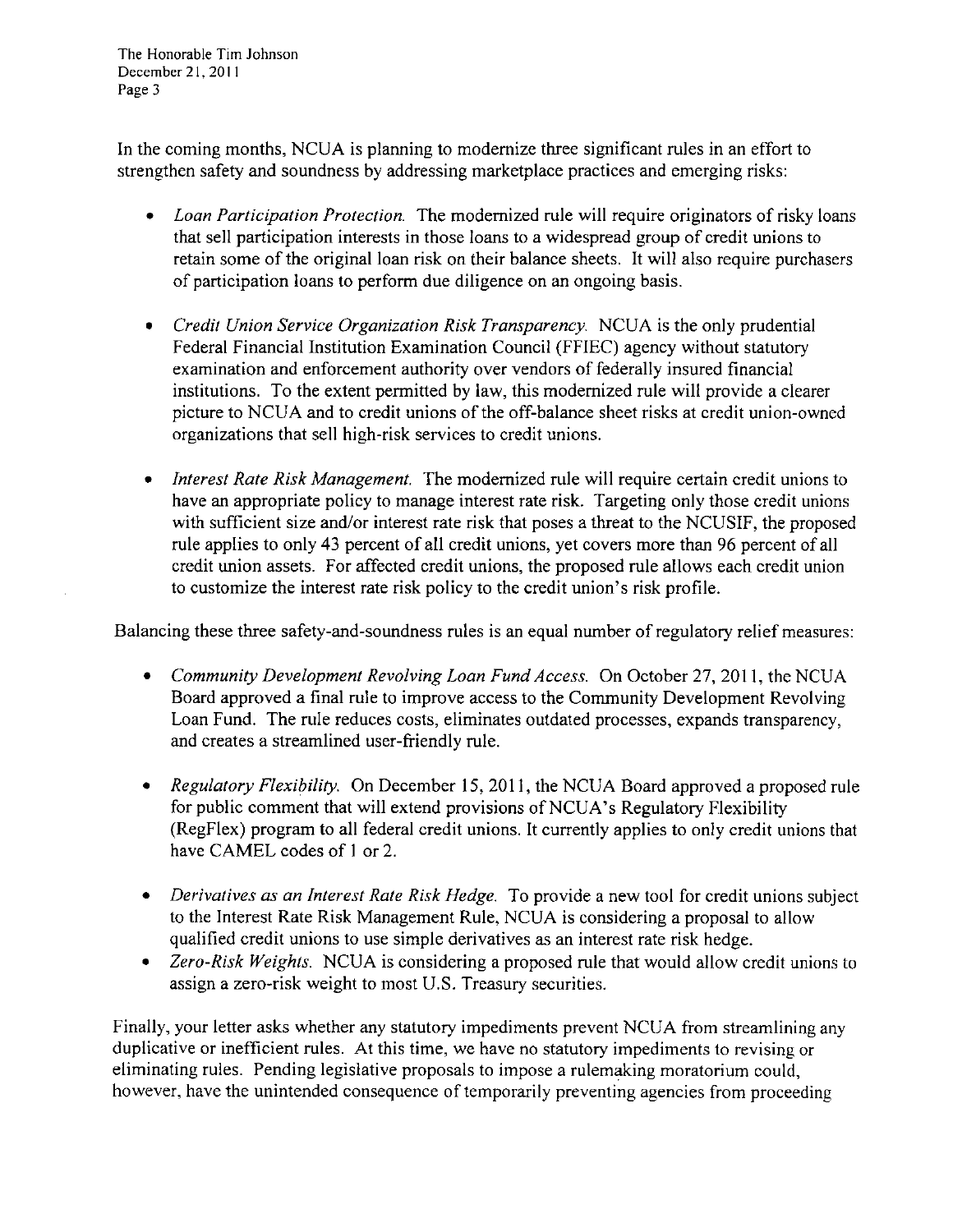The Honorable Tim Johnson December 21, 2011 Page 4

with rulemakings designed to eliminate outdated regulations, streamline existing standards, and make current rules more user friendly.

### **Integrating Financial Data**

NCUA collects and produces volumes of publicly available data to report on the financial conditions of each federally insured credit union. Each quarter, NCUA aggregates this financial data. The NCUA Board uses this data, together with data compiled by NCUA's Chief Economist and other public and confidential sources, to identify current and emerging risks, and to formulate policy. In addition, NCUA collects and aggregates private financial data obtained through examinations and other confidential supervisory contacts.

The NCUA Board carefully considers all relevant data during the rulemaking process. Whenever appropriate, we also summarize and discuss available public data in the preambles to our proposed and final rules.

Further, many of NCUA's rulemakings involve improving credit union risk-management processes or increasing the regulatory information to facilitate identification of potential risks. These rules typically have limited and generally indirect impacts on lending, investment, and job growth. These rules also often have important—but difficult to quantify--benefits in terms of reducing losses to the credit union system. The cost-benefit analysis for most NCUA rules will therefore have a degree of uncertainty related to both effects on economic activity, which are generally very small, and benefits, which sometimes accrue years in the future and are generally characterized as avoided negative outcomes, such as failures of credit unions and losses to the NCUSIF.

### **Inviting Public Participation**

NCUA encourages members of the public to contact us and recommend that the agency develop a regulation, or revise or repeal an existing regulation.<sup>3</sup>

Twice each year, NCUA adopts an agenda of proposed regulations that we have issued or expect to issue, and currently effective regulations that we have under review. We also include information on regulations finalized since publication of the last agenda. NCUA voluntarily submits each semiannual agenda to the Office of Management and Budget for inclusion in the "Unified Agenda of Federal Regulations" usually published in the *Federal Register* in April and October of each year.

Before proposing a significant regulatory change, NCUA Board members and staff personally discuss rulemaking plans with stakeholders, through speeches, webinars, town hall summits, and meetings with credit union and trade association officials. Information obtained from these public interactions helps determine the scope, structure, and timing of NCUA rulemaking priorities.

 $312$  C.F.R. §791.8(c)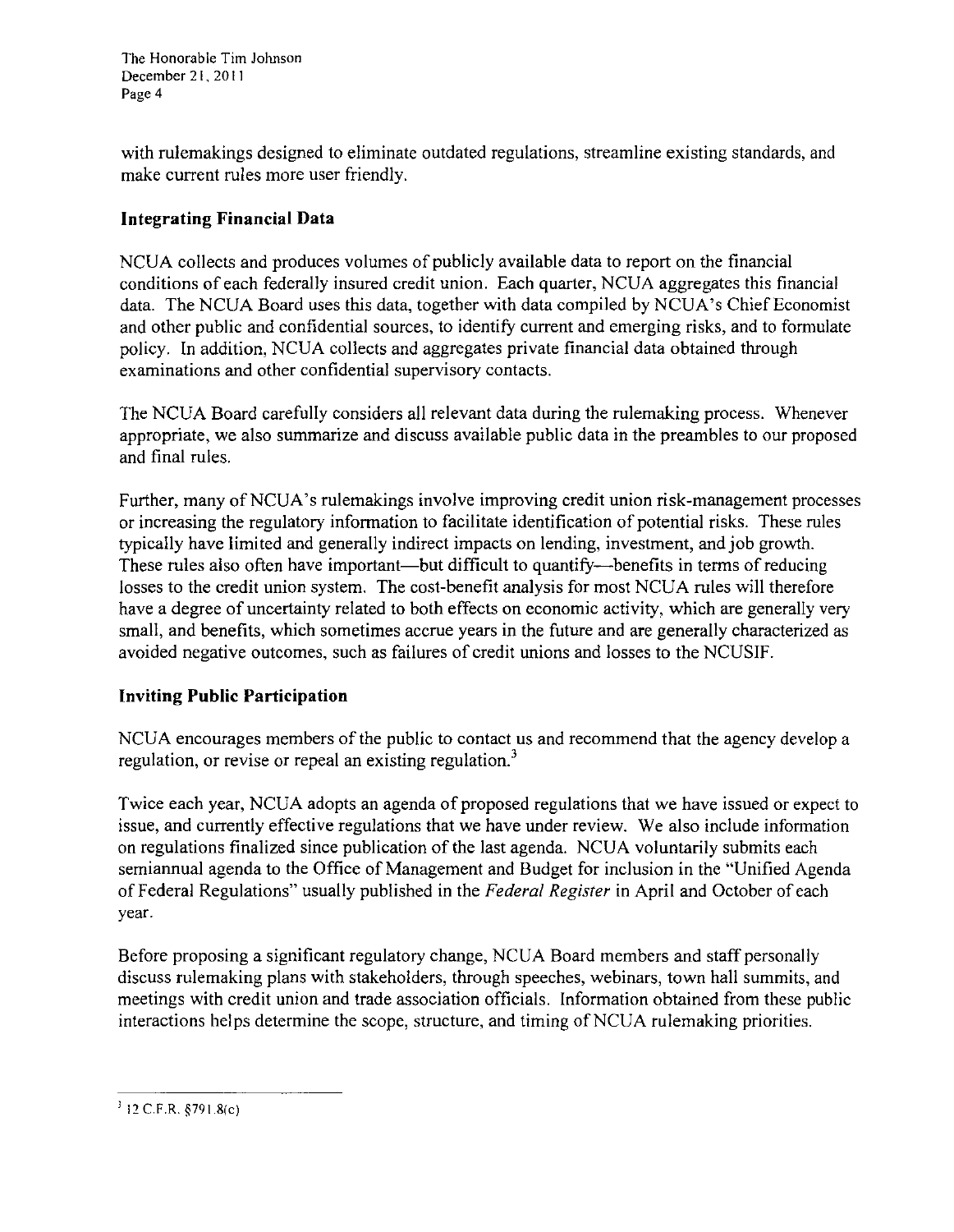The Honorable Tim Johnson December 21, 20 I I Page 5

Once the NCUA Board acts on a rule, to encourage public participation in the rulemaking process, we publish all proposed and final rules in the *Federal Register* and make these rulemakings available online at www.regulations.gov and www.ncua.gov. The public may submit comments on our proposed regulations via both websites, too.

Additionally, as a matter of policy, NCUA generally gives the public at least 60 days to comment on a proposed regulation. If the comment period is less than 60 days, NCUA publishes a statement in the *Federal Register* explaining the change.

### **Working with Small Credit Unions**

NCUA formed the Office of Small Credit Union Initiatives (OSCUI) to foster small credit union development and the ability of these financial institutions to deliver financial services effectively, facilitate expansion of credit union services through new charters and field of membership expansions, and coordinate efforts with third-party organizations to improve the viability and successful operation of credit unions.<sup>4</sup> OSCUI's programs for small credit unions include direct assistance (one-on-one consulting); online and in-person training; and partnerships with government, non-profit, and private organizations.

OSCUI also administers the Community Development Revolving Loan Fund (CDRLF), which provides financial assistance (grants and loans) to support low-income designated credit unions serving low-income communities with low-interest loans or deposits. As noted above, the NCUA Board recently issued a final rule to improve the CDRLF Program.<sup>5</sup> The final rule- which represented a complete overhaul of the former regulation-removed outdated processes, enhanced transparency, and created a more user-friendly and streamlined regulation, in order to improve access to financial assistance for small credit unions. The modernized rule will provide additional flexibility and relief to credit unions applying for CDRLF program assistance.

### **Interagency Outreach and Coordination**

To help restore integrity in the markets and strengthen the public's trust in the financial system, NCUA coordinates with the other federal financial regulators as a member of the Financial Stability Oversight Council (FSOC), a broad interagency body developing regulations and supervision strategies to ensure the safety and soundness of entities that are systemically significant to the U.S. financial system. During the past year, NCUA and the other FSOC regulators have, working together, made significant progress toward implementing the initiatives mandated by the Dodd-Frank Wall Street Reform and Consumer Protection Act, including issuing a number of important studies, proposed and final rules, as well as establishing a framework for identifying and analyzing emerging risks. I believe the FSOC is a critical institution that will have an important role in the financial system's stability for many years to come.

*<sup>4</sup>***NCUA 's OSCUI recently launched the first in a series of free videos designed to ensure small credit unions are informed of the**  NCUA resources available to help them succeed. This first introductory video provides an overview of OSCUI's role within **NCUA and highlights the programs available for small credit unions. The first introductory video is available online at**  http:/www.ncua.gov/News/Pages/NW20111206OSCUIVideo.aspx.

<sup>&</sup>lt;sup>5</sup> 76 Fed. Reg. 67583 (Nov. 2, 2011).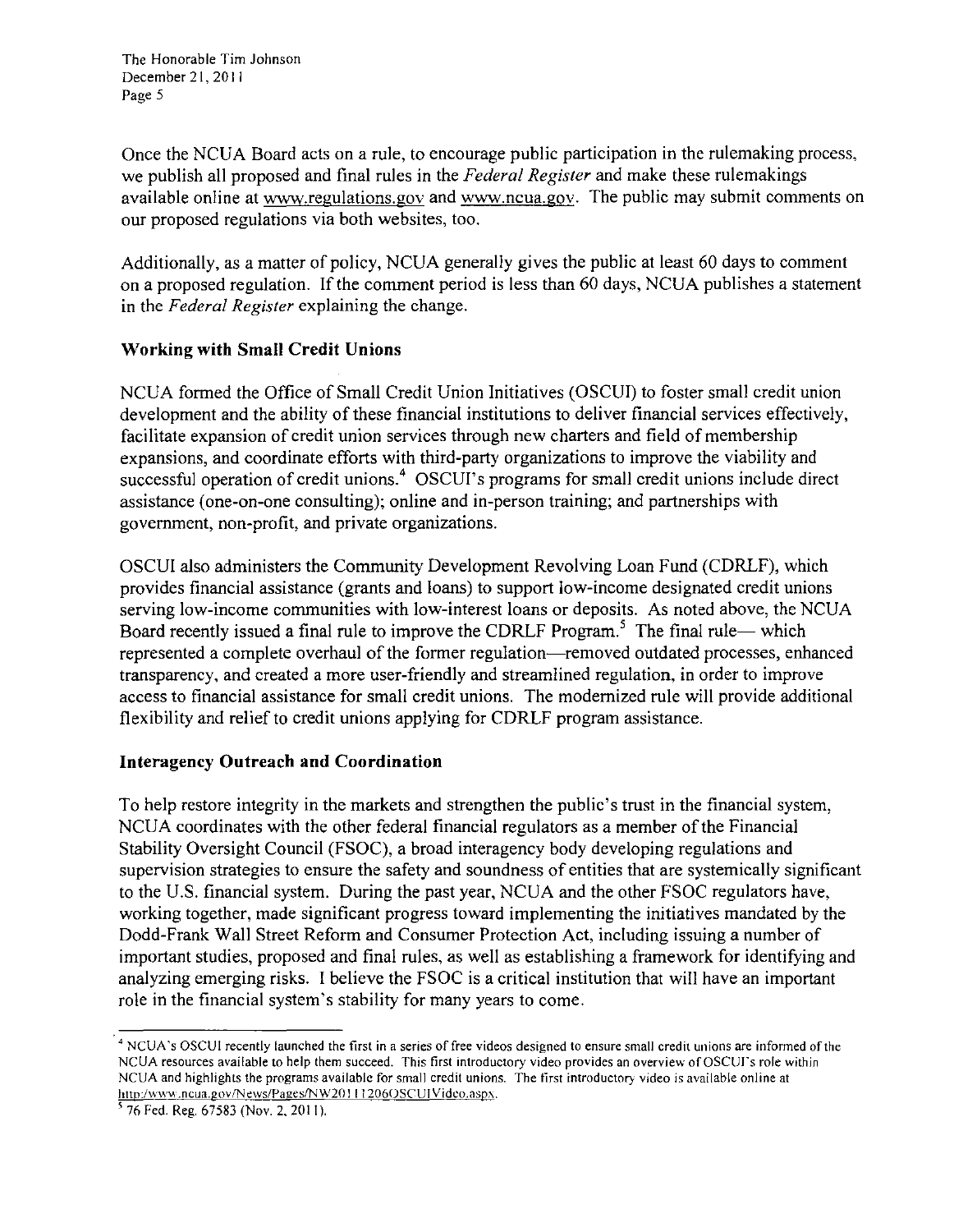The Honorable Tim Johnson December 21, 2011 Page 6

NCUA also benefits from other opportunities for interagency coordination and cooperation. To minimize inconsistent or overlapping regulatory requirements across agencies, NCUA coordinates with other federal financial regulators as a member of FFIEC, which I currently chair. FFIEC is a formal interagency body empowered to prescribe uniform principles, standards, and report forms for the federal examination of financial institutions.<sup>6</sup>

Additionally, NCUA 's Office of Consumer Protection coordinates with the Consumer Financial Protection Bureau (CFPB) on a routine basis, which is essential given the respective enforcement roles of NCUA and CFPB. Currently, only three federally insured credit unions exceed the \$10 billion threshold to receive consumer compliance examinations from CFPB. NCUA and/or state regulators continue to examine the remaining 7, 176 federally insured credit unions subject to all CFPB regulations.

Moreover, NCUA facilitates a unique relationship with the National Association of State Credit Union Supervisors (NASCUS), based on our ability to exchange confidential supervisory information regulator-to-regulator. NCUA's coordination with NASCUS empowers federal and state regulators to share examination experiences and work collaboratively to strengthen the regulatory framework.

In sum, NCUA remains committed to ensuring our regulations are reasonable, innovative, and cost-effective, and to encouraging full and robust public participation in the rulemaking process. Please feel free to contact me with any questions or comments.

Sincerelv

Debbie Matz Chairman

Enclosure

<sup>6</sup>**FFIEC members include NCUA, the Board of Governors of the Federal Reserve System (FRB), the Federal Deposit Insurance Corporation (FDIC), and the Office of the Comptroller of the Currency (OCC). In 2006. the State Liaison Committee (SLC) Chainnan became a voting member of the FFIEC. The SLC consists of representatives from the Conference of State Bank Supervisors (CSBS), the American Council of State Savings Supervisors (ACSSS), and the National Association of State Credit**  Union Supervisors (NASCUS). In 2010, the Dodd-Frank Wall Street Reform and Consumer Protection Act (Dodd-Frank Act) eliminated the Office of Thrift Supervision (OTS) and added the Director of the Consumer Financial Protection Bureau (CFPB) as a member of the FFIEC.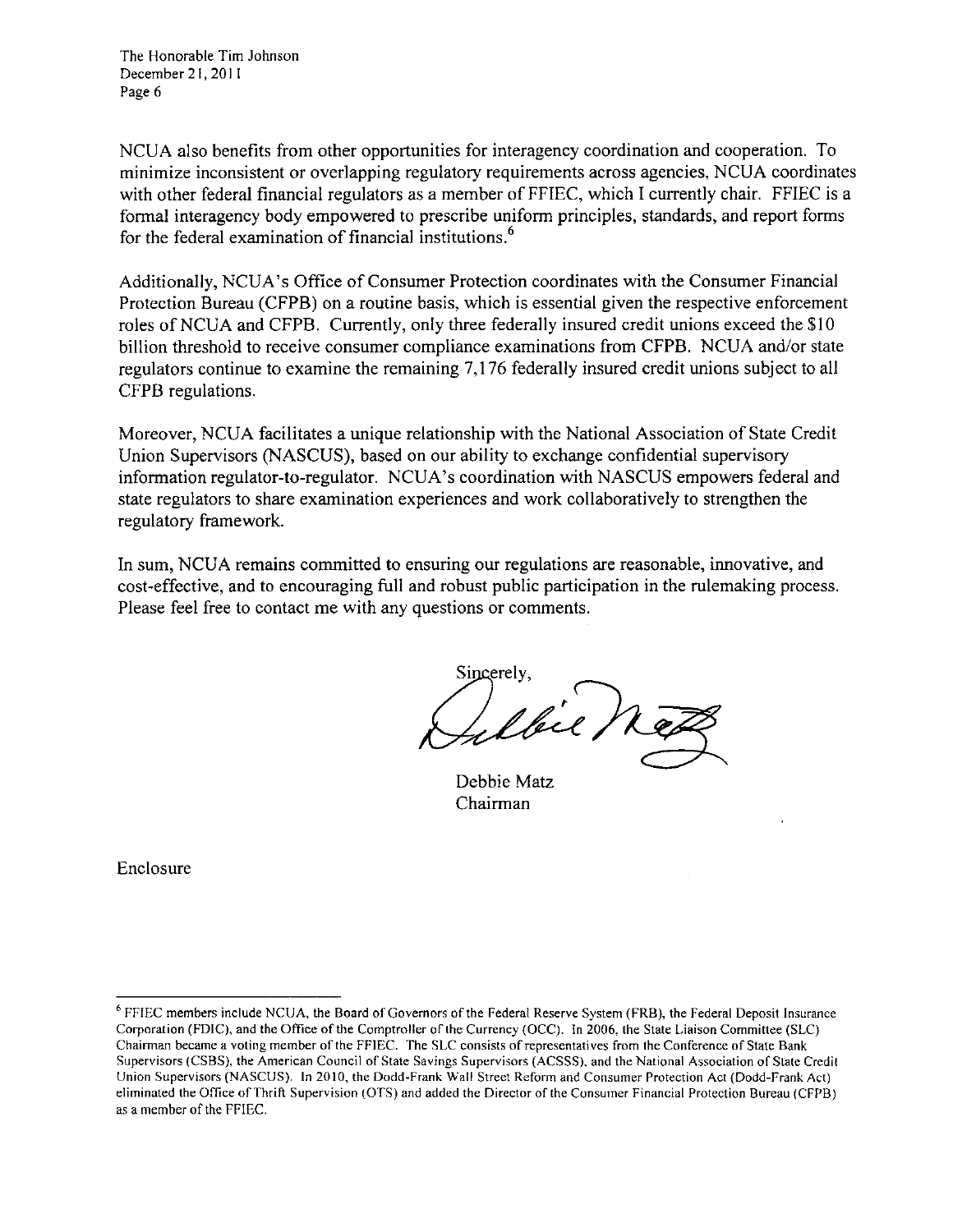### INTERPRETIVE RULING AND POLICY STATEMENT NUMBER 87-2 (as amended by Interpretive Ruling and Policy Statement 03-2)

### DEVELOPING AND REVIEWING GOVERNMENT REGULATIONS

### I. Statement of Policy and Coverage

It is the policy of NCUA to ensure that its regulations:

- -- impose only minimum required burdens on credit unions, consumers, and the public;
- -- are appropriate for the size of the financial institutions regulated by NCUA;
- -- are issued only after full public participation in the rule making process; and
- -- are clear and understandable.

### II. Procedures for the Development of Regulations

### 1. Proposed Regulations

The Office of General Counsel (OGC) will oversee the development of regulations. Input on regulations will be obtained from other NCUA offices when appropriate, OGC will prepare a draft of the proposed regulation for submission to the NCUA Board for approval. The proposed regulation will then be published in the Federal Register and other appropriate publications,

### 2. Initial Regulatory Flexibility Analysis

When NCUA is required by 5 U.S.C. § 553, or any other law, to publish a general notice of proposed rule making for any proposed regulation, NCUA will prepare and make available for public comment an initial regulatory flexibility analysis for any regulation that will have a significant economic impact on a substantial number of small entities. Credit unions having less than ten million dollars in assets will be considered to be small entities. Such analysis will describe the impact of the regulation upon small entities, and will be published in the Federal Register at the time of general notice of proposed rule making for the regulation. A copy of the analysis will be forwarded to the Chief Counsel for Advocacy of the Small Business Administration (SBA). The content of the initial regulatory flexibility analysis will be in accordance with the provisions of 5 U.S.C. § 603. In addition, NCUA staff will consult applicable U.S. Small Business Administration guidance, including The Regulatory Flexibility Act: An Implementation Guide for Federal Agencies, when interpreting and implementing the requirements of the Regulatory Flexibility Act.

### 3. Compliance With the Paperwork Reduction Act

If a proposed regulation contains an information collection request such as a recordkeeping or reporting requirement that, if adopted, will be imposed upon ten or more persons (including credit unions), the proposed regulation will be sent to the office of Management and Budget (OMB) prior to publication in the Federal Register, OMB will then have 60 days after publication to comment on the information collection request. If OMB thereafter disapproves of the information collection request, the NCUA can override this by a majority vote and certify such override to OMB in the manner described in 44 U.S.C.  $\S 3507(c)$ .

### 4. Final Regulatory Flexibility Analysis

A final regulatory flexibility analysis will be prepared for all regulations that required the publication of a general notice of proposed rule making and that will have a significant economic impact on a substantial number of small entities. The content of the final regulatory flexibility analysis will be in conformance with 5 U.S.C. § 604. Initial and final regulatory flexibility analyses need not be prepared if the Board certifies that a regulation will not have a significant economic effect on a substantial number of small entities. The certification will be published in the Federal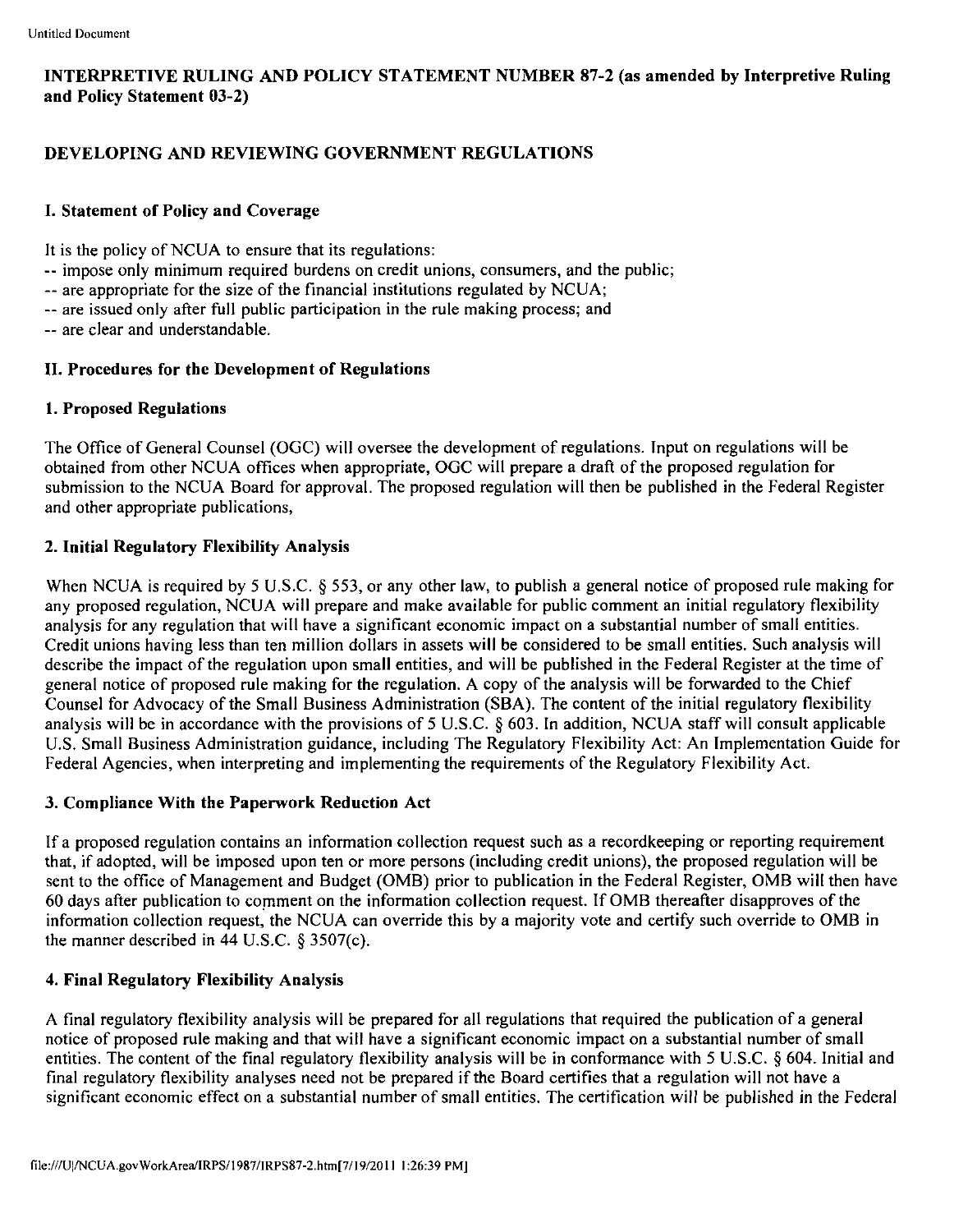Register with the final rule, along with a statement providing the factual basis for such certification. A copy of the certification and statement will be provided to the Chief Counsel for Advocacy of the SBA.

### **5. Final Rule**

OGC will prepare a draft final regulation to be presented to the NCUA Board for approval. Following Board approval, the final regulation will be published in the Federal Register and other appropriate publications.

### **III. Opportunity for Public Participation**

A member of the public may recommend that NCUA develop a regulation or revise an existing regulation. A number of methods will be used by NCUA to encourage public participation in the development and review of regulations, including: notifying the public of the status of regulations being reviewed and developed through publication of the semiannual agenda; publication of advance notices of proposed rule making with requests for public comment; the use of questionnaires to solicit information; publication of articles; and by making copies of proposed regulations available to the public.

When any regulation is promulgated which will have a significant economic impact on a substantial number of small entities, the NCUA will assure that small entities have been given an opportunity to participate in the rule making process through the types of methods listed in 5 U.S.C. § 609.

NCUA will continue to solicit public comment on proposed regulations as required by 5 U.S.C. § 553. As a matter of policy, NCUA believes that the public should be given at least 60 days to comment on a proposed regulation. If the comment period is less than 60 days, or is extended beyond 60 days, NCUA will publish a statement in the Federal Register explaining the change.

### **IV. Review of Existing Regulations**

NCUA shall periodically update, clarify and simplify existing regulations and eliminate redundant and unnecessary provisions. 5 U.S.C. § 610 requires that regulations having a significant economic impact on a substantial number of small entities will be reviewed every ten years, As a matter of policy, NCUA will continue with its efforts to review all its existing regulations every three years. To accomplish a review every three years of all regulations, the Office of General Counsel will maintain a rolling review schedule that identifies one-third of existing regulations for review each year and will provide notice to the public of that portion of the regulations under review each year so the public may have an opportunity to comment.

### **V. Semiannual Agenda**

Twice each year, NCUA will adopt an agenda of proposed regulations that the Agency has issued or expects to issue and currently effective regulations that are under NCUA review, Incorporated into the agenda, when necessary, will be the regulatory flexibility agenda required by 5 U .S.C. § 602, Each semiannual agenda will be voluntarily submitted to the Office of Management and Budget for inclusion in the "Unified Agenda of Federal Regulations" published in the Federal Register in April and October of each year.

The semiannual agenda will contain the following: a brief description of the subject area being considered and a summary of the nature of any regulation which NCUA expects to propose or promulgate; the objectives and legal basis for the issuance of the regulation; an approximate schedule for completing action on any regulation for which NCUA has issued a general notice of proposed rulemaking; and the name and number of an NCUA official knowledgeable with respect to each agenda item. The agenda will identify any regulation that the NCUA expects to have a significant economic impact on a substantial number of small entities. When there are proposed regulations listed in the agenda that will have such an impact on small entities, NCUA will endeavor to provide notice of the agenda to small entities in the manner set forth in 5 U.S.C. § 602(c). Where the regulatory flexibility agenda is incorporated into the semiannual agenda, the latter will be transmitted to the Chief Counsel for Advocacy of the SBA for comment.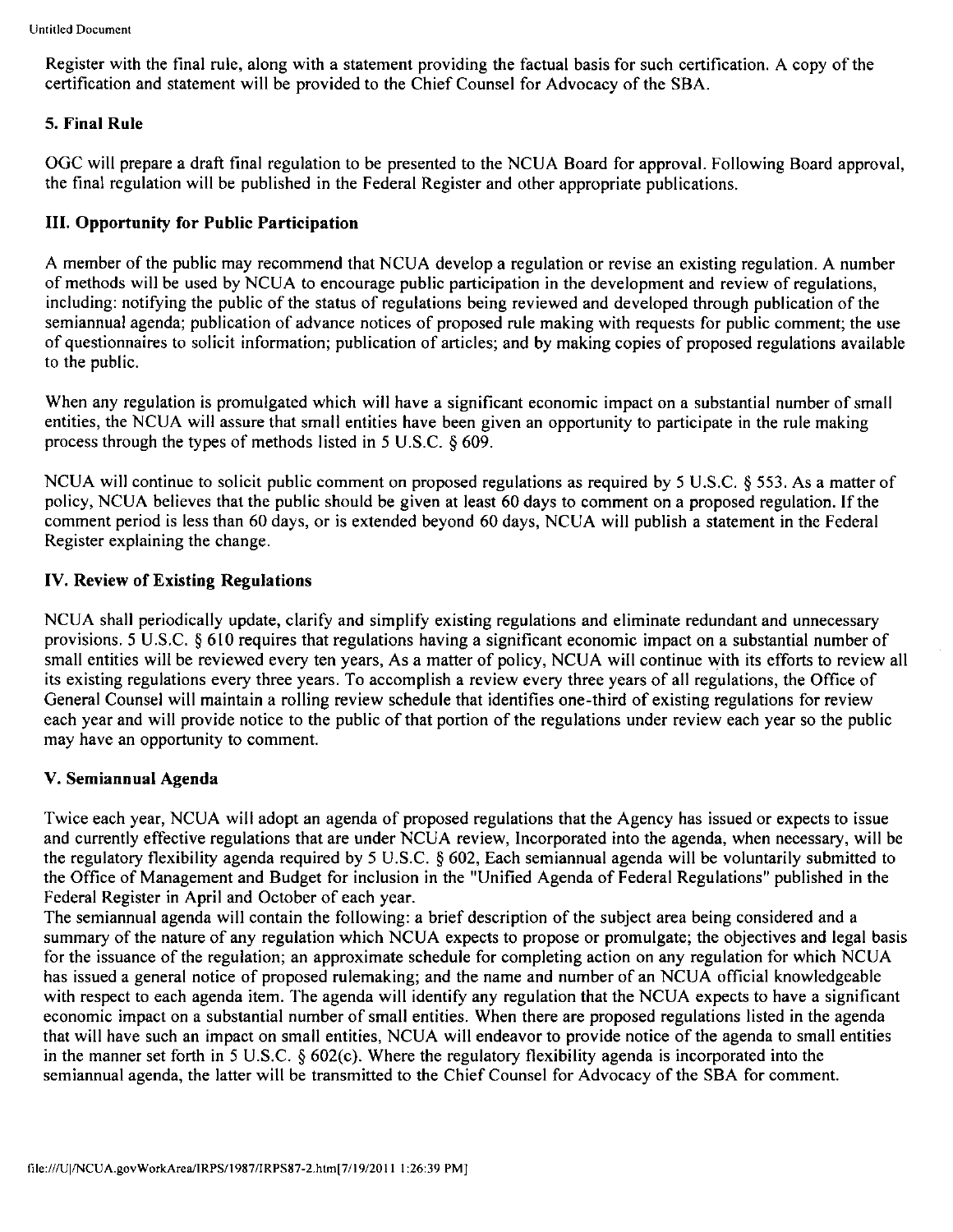

rinderpest or foot-and-mouth disease exists; and

• • (4) Except as provided in§ 94.21 for fresh (chilled or frozen) beef from Uruguay.

•

(d} Except as otherwise provided in this part, fresh (chilled or frozen) meat of ruminants or swine raised and slaughtered in a region free of foot-andmouth disease and rinderpest, as designated in paragraph (a)(2) of this section, and fresh (chilled or frozen) beef exported from Uruguay in accordance with § 94 .21, which during shipment to the United States enters a port or otherwise transits a region where rinderpest or foot-and-mouth disease exists may be imported provided that all of the following conditions are met:<br> $\begin{array}{ccc} \star & \star & \star & \star \\ \star & \star & \star & \star \end{array}$  $\bullet$ 

■ 3. A new § 94.21 is added to read as follows:

#### § 94.21 Restrictions on importation of beef from Uruguay.

Notwithstanding any other provisions of this part, fresh (chilled or frozen) beef from Uruguay may be exported to the United States under the following conditions:

(a} The meat is beef from bovines that have been born, raised, and slaughtered in Uruguay.

(b) Foot-and-mouth disease has not been diagnosed in Uruguay within the previous 12 months.

(c) The beef came from bovines that originated from premises where footand-mouth disease has not been present during the lifetime of any bovines slaughtered for the export of beef to the United States.

(d) The beef came from bovines that were moved directly from the premises of origin to the slaughtering establishment without any contact with other animals.

(e) The beef came from bovines that received ante-mortem and post-mortem veterinary inspections, paying particular attention to the head and feet, at the slaughtering establishment, with no evidence found of vesicular disease.

(f1 The beef consists only of bovine parts that are, by standard practice, part of the animal's carcass that is placed in a chiller for maturation after slaughter. Bovine parts that may not be imported include all parts of bovine heads, feet, hump, hooves, and internal organs.

(g) All bone and visually identifiable blood clots and lymphoid tissue have been removed from the beef.

(h) The beef has not been in contact with meat from regions other than those listed in § 94.1(a) $(\overline{2})$ .

(i) The beef came from bovine carcasses that were allowed to maturate at 40 to 50° F (4 to 10°C) for a minimum of 36 hours after slaughter and that reached a pH of 5.8 or less in the loin muscle at the end of the maturation period. Measurements for pH must be taken at the middle of both */ongissimus dorsi* muscles. Any carcass in which the pH does not reach 5.8 or less may be allowed to maturate an additional 24 hours and be retested, and, if the carcass still has not reached a pH of 5.8 or less after 60 hours, the meat from the carcass may not be exported to the United States.

(j) An authorized veterinary official of the Government of Uruguay certifies on the foreign meat inspection certificate that the above conditions have been met.

(k) The establishment in which the bovines are slaughtered allows periodic on-site evaluation and subsequent inspection of its facilities, records, and operations by an APHIS representative.

Done in Washington, DC, this 21st day of May 2003.

#### Bobby R. Acord,

*Administrator, Animal and Plant Health Inspection Sorvice.* 

[FR Doc. 03-13248 Filed 5-28-03; 8:45 am] BILLING CODE 3410-34-P

#### NATIONAL CREDIT UNION ADMINISTRATION

12 CFR Part 791

#### Rules of NCUA Board Procedure; Promulgation of NCUA Rules and Regulations; Public Observance of NCUA Board Meetings

AGENCY: National Credit Union Administration (NCUA). ACTION: Final rule.

SUMMARY: This final rule, Interpretive Ruling and Policy Statement (!RPS) 03- 2, amends the Regulatory Flexibility Act provisions of NCUA's IRPS 87-2, Developing and Reviewing Government Regulations. The Regulatory Flexibility Act generally requires federal agencies to prepare analyses to describe the impact of proposed and final rules on small entities. Since 1981, the NCUA has defined small entity in this context to mean those credit unions with less than one million dollars in assets. This final rule redefines small entity to mean those credit unions with less than ten million dollars in assets. In addition, the rule amplifies a provision regarding NCUA 's policy of reviewing all existing regulations every three years by stating that one-third of existing regulations

will be reviewed each year and the public will receive notice of those regulations under review. The rule also updates !RPS 87-2 with a reference to the U.S. Small Business Administration guidance on implementation of the Regulatory Flexibility Act and to a Small Business Regulatory Enforcement Fairness Act requirement for publication of the factual basis supporting any certification that a particular rule will not have a significant economic impact on a substantial number of small entities. DATES: This rule is effective June 30, 2003.

FOR FURTHER INFORMATION CONTACT: Paul M. Peterson, Staff Attorney, Office of General Counsel, National Credit Union Administration, 1775 Duke Street, Alexandria, Virginia 22314-3428 or telephone: (703) 518-6555. SUPPLEMENTARY INFORMATION:

#### A. Background

In 1981, the NCUA defined small credit union for purposes of the Regulatory Flexibility Act (RFA), Pub. L. 96-354, as any credit union having less than one million dollars in assets. NCUA !RPS 81-4, 46 FR 29248, June 1, 1981. !RPS 87-2 superseded !RPS 81-4 but continued the definition of small credit unions for purposes of the RFA as those with less than one million dollars in assets. 52 FR 35231, 35232, September 8, 1987. !RPS 87-2 is incorporated by reference into NCUA's current rule governing the promulgation of regulations. 12 CFR 791.8(a).

The Board believes that NCUA 's current definition of small credit union as one with less than one million dollars in assets, adopted in 1981, is now outdated. On November 21, 2002, the Board issued a Notice of Proposed Rulemaking (NPRM) to amend the definition of small credit union in IRPS 87-2. 67 FR 72113, December 4, 2002. The Board proposed to change the qualifying asset size for a small credit union from less than one million dollars in assets to less than ten million dollars in assets. This final rule adopts the proposed rule's definition of small credit union.

As discussed in the NPRM, the RFA is intended in part to encourage federal agencies to give special attention when making rules to the inability of smaller entities to handle incremental compliance burdens created by new rules. Credit unions with ten or more million dollars in assets have staff that may devote some of their time to compliance issues and incremental compliance burdens, but credit unions with significantly less than ten million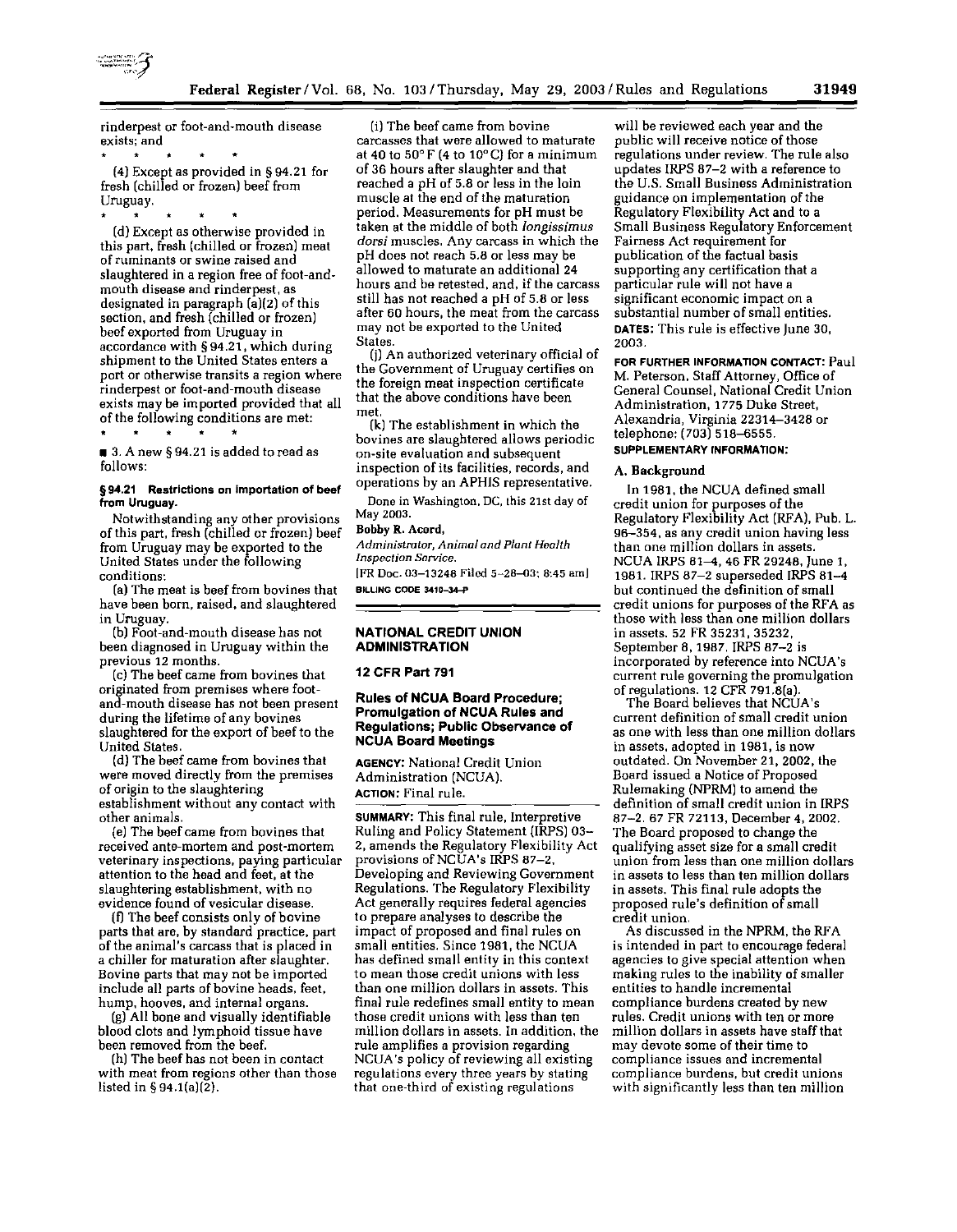dollars in assets may be forced to seek and pay for outside assistance when addressing incremental compliance burdens. Accordingly, credit unions with more than ten million dollars in assets should be able to handle incremental compliance burdens more easily than credit unions with less than ten million dollars in assets.

A definition of small credit union as one with less than ten million dollars in assets is also consistent with recent statutes and NCUA regulations providing credit unions with regulatory compliance relief. For example, in 1998 Congress amended the Federal Credit Union Act to require that credit unions follow generally accepted accounting principles, but at the same time excused credit unions with less than ten million dollars in assets under a *de minim us* exception. 12 U.S.C. 1782[a)[6)[C)(i), (iii}. Another 1998 amendment to the FCUA requires NCUA to provide "small credit unions," defined as those under ten million dollars in assets, with special assistance in meeting prompt corrective action requirements. 12 U.S.C.  $1790d(f)(2)$ . Finally, NCUA regulations provide that federally insured credit unions with less than ten million dollars in assets may file a short form call report in the spring and fall. 12 CFR 74t.6[a).

The Board also notes that by increasing the threshold from one million dollars in assets to ten million dollars in assets the percentage of federally insured credit unions considered to be small will return to a percentage much closer to the percentage captured by the size standard first adopted in 1981.

The Board also proposed to add a provision in Section IV of IRPS 87-2 stating how NCUA carries out the policy of reviewing all existing regulations every three years and providing for notice to the public of that portion of the regulations that are under review each year. The final rule includes this provision.

This final rule includes a reference to *The Regulatory Flexibility Act: An Implementation Guide for Federal Agencies* (U.S. Small Business Administration, November, 2002) and requires NCUA staff to consult it when interpreting and implementing the requirements of the RFA. While a regulatory flexibility analysis is unnecessary if the Board certifies a regulation will not have a significant economic effect on a substantial number of small entities, the Small Business Regulatory Enforcement Fairness Act of 1996 (SBREF A) requires that agencies publish a statement "providing the factual basis for" any such certification

in the Federal Register. Pub. L. 104- 121, 5 U.S.C. 605(b). !RPS 87-2 has provided that the certification will be published with a statement "explaining" the certification. This final rule replaces "explaining" with "providing the factual basis for."

#### B. Summary of Comments

NCUA received seventeen comment letters on the proposed rule: two from federal credit unions, five from state credit unions, eight from credit union trade organizations, one from a bank trade organization, and one from the National Association of State Credit Union Supervisors.

All of the commenters expressed support for changing the definition of small credit union to include more credit unions in the definition, with most of the commenters agreeing that small credit union should be redefined as a credit union with less than ten million dollars in assets. In addition, all the commenters who addressed the proposal to provide public notice of those regulations NCUA is reviewing each year as part of its three-year rolling review expressed approval for that notice.

#### *Comments on the Asset Size Threshold for Small Credit Unions*

The eleven commenters who supported a ten million dollar threshold generally noted it was consistent with current statutory definitions of small credit union and with the effects of inflationary changes since 1981 and would result in a reasonable percentage of all credit unions (about 52%) being considered small. One commenter supported the ten million dollar threshold but stated it should not be greater than ten million.

Five commenters thought the asset threshold should be greater than ten million dollars. Of these commenters, two thought the threshold should be 20 million dollars, one thought it should be 25 million dollars, one thought it should be at least 50 million dollars, and another thought it should be 100 million dollars.

The commenters supporting thresholds of 20 and 25 million dollars note that the percentage of credit unions under one million dollars in assets in 1981, when the current definition of small credit union was established, was roughly 63% of all credit unions, and that the percentages of credit unions today under 20 million and 25 million dollars (66% and 70%, respectively) are close to 63%. One of these commenters also states that "credit unions with 20 million dollars in assets, although slightly larger than those with ten

million dollars in assets, typically still do not have the resources to devote staff time solely to compliance issues."

The commenter who supported a 50 million dollar threshold stated that: [1) only 10% of credit unions under 20 million dollars in assets have "paid compliance directors," (2) only 16% of credit unions under 50 million dollars in assets have such directors, and (3) only 31% of credit unions between 50 million and 100 million dollars in assets have such directors. This commenter also noted that the federal banking regulators and the U.S. Small Business Administration generally set the RFA's small entity threshold for their regulated financial entities at 150 million dollars in assets. The commenter who supported a 100 million dollar threshold also made similar comments.

The Board appreciates the comments of those who supported a more expansive definition of small credit union but notes that a majority of the commenters supported the proposed definition. Further, the proposed is consistent with other statutory uses of the term small credit union while more expansive definitions would not be. In addition, while credit unions with ten million dollars or more in assets may not have staff devoted exclusively to compliance issues, the Board concludes, as noted in the NPRM, they are likely to have some staff that can devote time to compliance. This analysis is appropriate in light of the legislative history of the RFA discussed in the NPRM. Accordingly, the Board has decided to adopt the definition of small credit union from the proposed rule.

#### *Miscellaneous Comments on the Definition of Small Credit Union and Applicability of the RFA*

A few commenters thought the asset threshold for small credit unions should be adjusted periodically: one suggested revisiting the threshold each year; two suggested tying it to inflation; and another suggested that NCUA should reset the threshold yearly by declaring as small that group of the smallest credit unions whose combined assets equal 10°k of the aggregate assets of all credit unions. The Board believes that annual adjustment is unnecessary and might have undesirable consequences. For example, with inflation levels likely to remain low for the foreseeable future, the Board does not think the threshold needs to be revisited each year. In addition, the rulemaking process for particular rules often spans more than one calendar year, and it would be difficult and confusing to change the definition for rules in progress every year. Finally, the use ofa fixed, round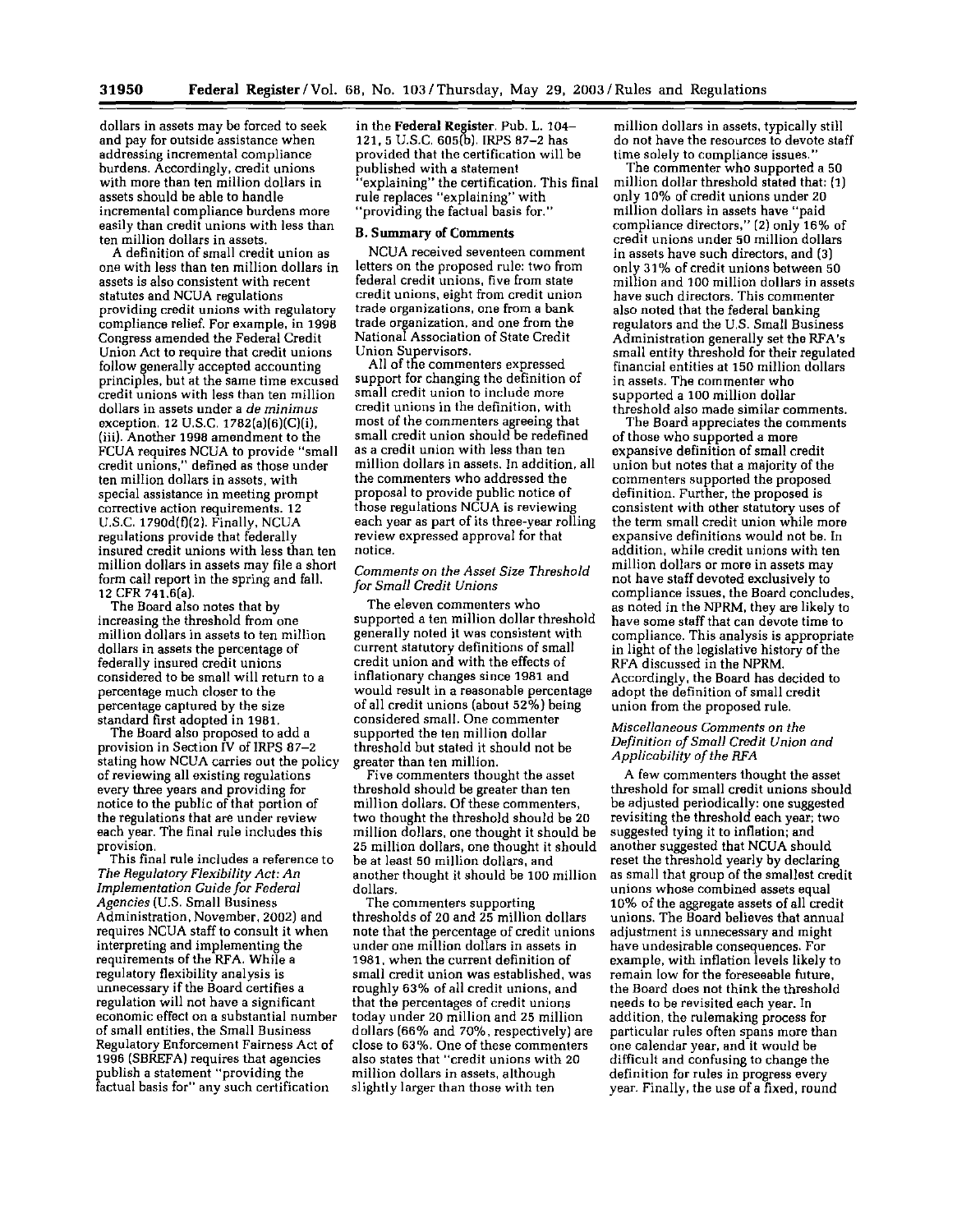number makes it easier to assess which credit unions are small and to explain how NCUA is applying the RFA analysis in a particular rulemaking. The Board will revisit the definition of small credit union as necessary in the future.

One commenter thought that. for rules in which the NCUA determines the RFA does not apply, the NCUA should publish details of its determination. As discussed above, this final rule amends !RPS 87-2 to reflect the SBREFA requirement that NCUA publish the factual basis for each certification in the Federal Register.

Two commenters thought the NCUA should go beyond the requirements of the RFA and should undertake and publish a detailed analysis of the economic impact of each rule on all credit unions, regardless of asset size. The Board does not believe an RFA-type analysis is needed for every rulemaking. but notes that it is NCUA 's longstanding policy, as stated in IRPS 87-2, that it will impose only minimum required burdens on credit unions.

#### *Miscellaneous Comments About Public Notice of Regulations Under NCUA Review*

One commenter suggested that each year at its December meeting the Board announce which regulations would be reviewed by the NCUA Office of General Counsel in the coming year and which provisions in those regulations were specifically under consideration for change. The commenter thought this notice should be published both on the agency's website and in the Federal Register. Another commenter wanted the notice of regulations under review published twice a year and a designated contact point at NCUA for all questions and comments about a regulation under review.

The Board will publish notice of the regulations under rolling review in a particular year far enough in advance of the review to give interested parties a meaningful opportunity for input. The notice may be published on NCUA's website, in the Federal Register, or in other appropriate media as determined by NCUA. NCUA also publishes a semiannual regulatory agenda in the Federal Register as part of the federal government's Unified Agenda of Federal Regulatory and Deregulatory Actions. That agenda, generally published each November and May, includes contact information and a description of rules that are in process or on which regulatory action is anticipated for the next 12 months.

One commenter thought that NCUA should add the following statement to IRPS 87-2: "Nothing in the Office of

General Counsel's rolling review schedule prohibits the review of existing regulations ahead of schedule." While the Board believes that this is a true statement, the Board does not believe it need be added to IRPS 87-2.

#### *Other Miscellaneous Comments*

Two commenters thought the definition of small credit union in the Small Credit Union Program (SCUP) should be changed to correlate with the RFA definition. Another commenter stated the NCUA should also provide a definition of large credit unions. Since this rule applies only to NCUA rulemaking and the requirements of the RFA and does not affect the SCUP or large credit unions, these two issues are not addressed in the final rule.

#### Regulatory Procedures

#### *Regulatory Flexibility Act*

The RFA requires the NCUA to prepare an analysis to describe any significant economic effect any regulation may have on a substantial number of small credit unions, currently meaning those under one million dollars in assets. This final rule, when effective, will change the definition of small credit union to increase the number of credit unions receiving the procedural benefits of the RFA and will provide notice to the public and opportunity to comment on regulations under internal review. This final rule is procedural in nature and will not have any ascertainable economic impact on credit unions. Accordingly, the NCUA Board has determined and certifies that the final rule will not have a significant economic impact on a substantial number of small credit unions. No regulatory flexibility analysis is required.

#### *Executive Order 13132*

Executive Order 13132 encourages independent regulatory agencies to consider the impact of their actions on state and local interests. In adherence to fundamental federalism principles, NCUA, an independent regulatory agency as defined in 44 U.S.C. 3502(5), voluntarily complies with the executive order. This final rule will not have substantial direct effects on the states, on the relationship between the national government and the states, or on the distribution of power and responsibilities among the various levels of government. NCUA has determined that this rule does not constitute a policy that has federalism implications for purposes of the executive order.

#### *Paperwork Reduction Act*

NCUA has determined that the final rule does not increase paperwork requirements under the Paperwork Reduction Act of 1995 and regulations of the Office of Management and Budget.

*The Treasury and General Government Appropriations Act, 1999-Assessment of Federal Regulations and Policies on Families* 

The NCUA has determined that this final rule will not affect family wellbeing within the meaning of section 654 of the Treasury and General Government Appropriations Act, 1999, Pub. L. 105-277, 112 Stat. 2681 (1998).

#### *Small Business Regulatory Enforcement Fairness Act*

The SBREFA provides for congressional review of agency rules. A reporting requirement is generally triggered in instances where NCUA issues a final rule as defined by Section 551 of the Administrative Procedure Act. 5 U.S.C. 551. Rules relating to management, personnel, or agency procedure or practice that do not substantially affect the rights or obligations of non-agency parties are exempt from congressional review. 5 U.S.C. 804(3). The NCUA Board has determined that this final rule, which deals with agency procedures and does not substantially affect the rights or obligations of non-agency parties, is exempt from congressional review.

#### List of Subjects in 12 CFR Part 790

Organization and functions (government agencies).

By the National Credit Union Administration Board on May 22, 2003. Becky Baker,

*Secrotary of the Board.* 

#### Interpretative Ruling and Policy Statement 03-2, Developing and Reviewing Government Regulations

For the reasons stated above, IRPS 03-2 amends !RPS 87-2 (52 FR 35231, September 18, 1987) by revising the second sentence in Section II, paragraph 2.; adding a sentence to the end of Section II, paragraph 2; revising the fourth sentence in Section II, paragraph 4; and adding a sentence to the end of Section IV to read as follows:

IL Procedures for the Development of Regulations

• 2. \* \* \* Credit unions having less than ten million dollars in assets will be considered to be small entities. \* \* \* In addition, NCUA staff will consult